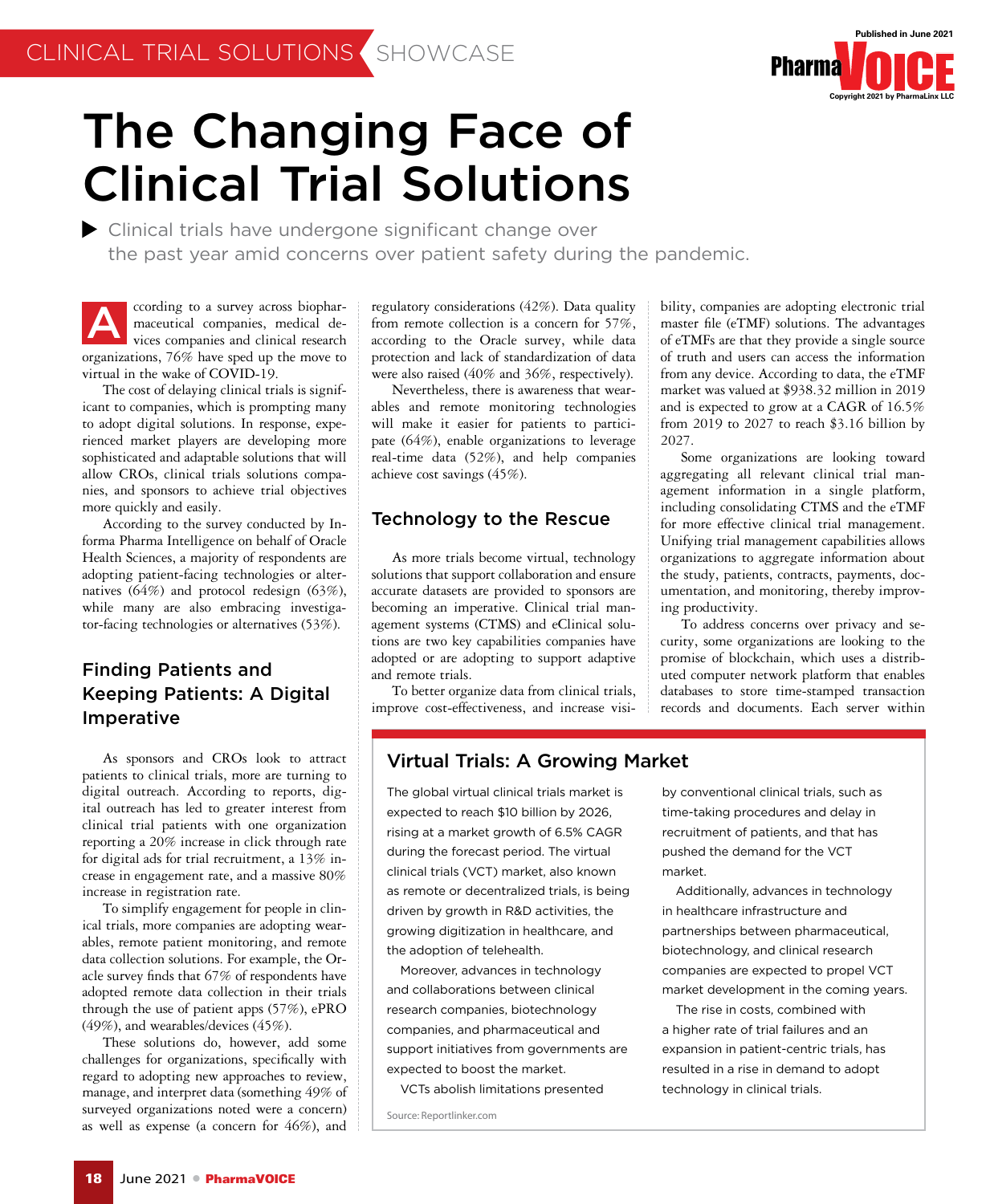the network processes and verifies each data entry, and archives and provides a trail of every transaction. In so doing, the data is stored intact. The certainty this provides has led Pfizer, Amgen, and Sanofi to work together to look at how blockchain technology can be used to store information and speed up clinical trials.

One organization, ConsilX, has developed a blockchain-based patient data and event management platform for clinical trials that conducts event-tracking and time-stamping of patient activity as well as encrypting data

storage. Smart contracts manage cryptographic patient identities and enforce rules management for regulatory compliance.

Clinical trial recruitment companies are also making greater use of lab services and logistic partners to support testing and the collection of diagnostic data.

Integral to the recruitment process is informed consent, which typically is done in person. With the move to decentralized trials and the need to protect patients by avoiding unnecessary face-to-face interactions, there is a growing focus on e-consent. However, it's important that study population demographics are well-considered in any approach to ensure adherence to regulatory and ICH-GCP requirements.

Once a virtual trial gets underway, sponsors and CROs need to ensure patients receive the study medication safely and securely. Delivery solutions need to ensure that medicines are delivered in temperature-controlled vehicles, that delivery status updates are provided to the sender and recipient, and that there are

# EXECUTIVE VIEWPOINTS



Tom Mueller Chief Commercial **Officer** ACM Global Laboratories

## Adoption of RWD Accelerates

 solutions as Moore's Law evolves the With new technology and tools available, we're seeing a shift toward hybrid trials, remote clinical sites, and a larger inclusion of real-world data (RWD) into the overall protocol design and patient targeting efforts. There is little doubt that this will continue to expand over the next five to 10 years, and we will see drastic improvement of technological industry. I think that we will see the greatest advancements in "how" that data is used and the incorporation of RWD to be used more and more as evidence in submission of novel therapies and indications. As fast as the inclusion of RWD will continue to accelerate, for clinical trials specifically, the industry will need to balance this with patient access. In other words, we need to ensure that this inclusion is additive to the clinical trial process and not a direct replacement. The risk to the industry is exclusion of emerging markets and potentially creating inequity in patient population participation due to economic burden or lack of technology access.

## Pivoting at Scale

Currently, there is a shift from everyone contributing to find a solution to the COVID-19 pandemic with the development of novel therapies and vaccines back to their portfolio of pipeline therapies. It is a challenge to pivot at scale from one to another, and a lot of trials were put on "pause" due to COVID. As we have seen the introduction of vaccines into the market, the shift back has caused many companies try to get back on track to their original pre-COVID timelines. If we look at the entire clinical trial ecosystem, the supply chain of supplies and reagents also took a pause as we adjusted to the new normal of COVID a year ago. At ACM, we are aware of this downstream effect and are taking special precautions and foresight to look at the entire supply chain and study duration when bidding on a study to reduce any disruption as much as possible and partner with the CRO/sponsor to ensure a successful trial.



Jason Casarella

Executive VP of Marketing and Business Development Advanced Clinical

#### Adaptability and Collaboration

The clinical trial industry showed incredible adaptability in 2020. According to The Lancet, the average vaccine development

timeline is 10 years, but thanks to collaborative efforts within our industry and government, we now have three approved vaccines to address the global pandemic. The past year also forced the adoption of decentralized and hybrid clinical trials. Today, our research community has stronger partnerships, better technologies, and proof that innovation can produce results that were never before imagined.

## Optimizing Clinical Trials

While the clinical research industry continues to be positioned for growth and innovation, we will likely see the impact of additional M&As. With the rapid development of vaccines, there will be greater emphasis on real-world data as longer-term effects are studied. Explosive growth has created immense demand and a crowded market, so the competition will need to adapt to truly optimize clinical trials in the future.



Rama Rao Cofounder and CEO Bloqcube Inc.

Trial Operations Key to Success Nature had an article recently that argued in the conclusion that "researchers have registered more than 2,900 clinical trials related to COVID-19,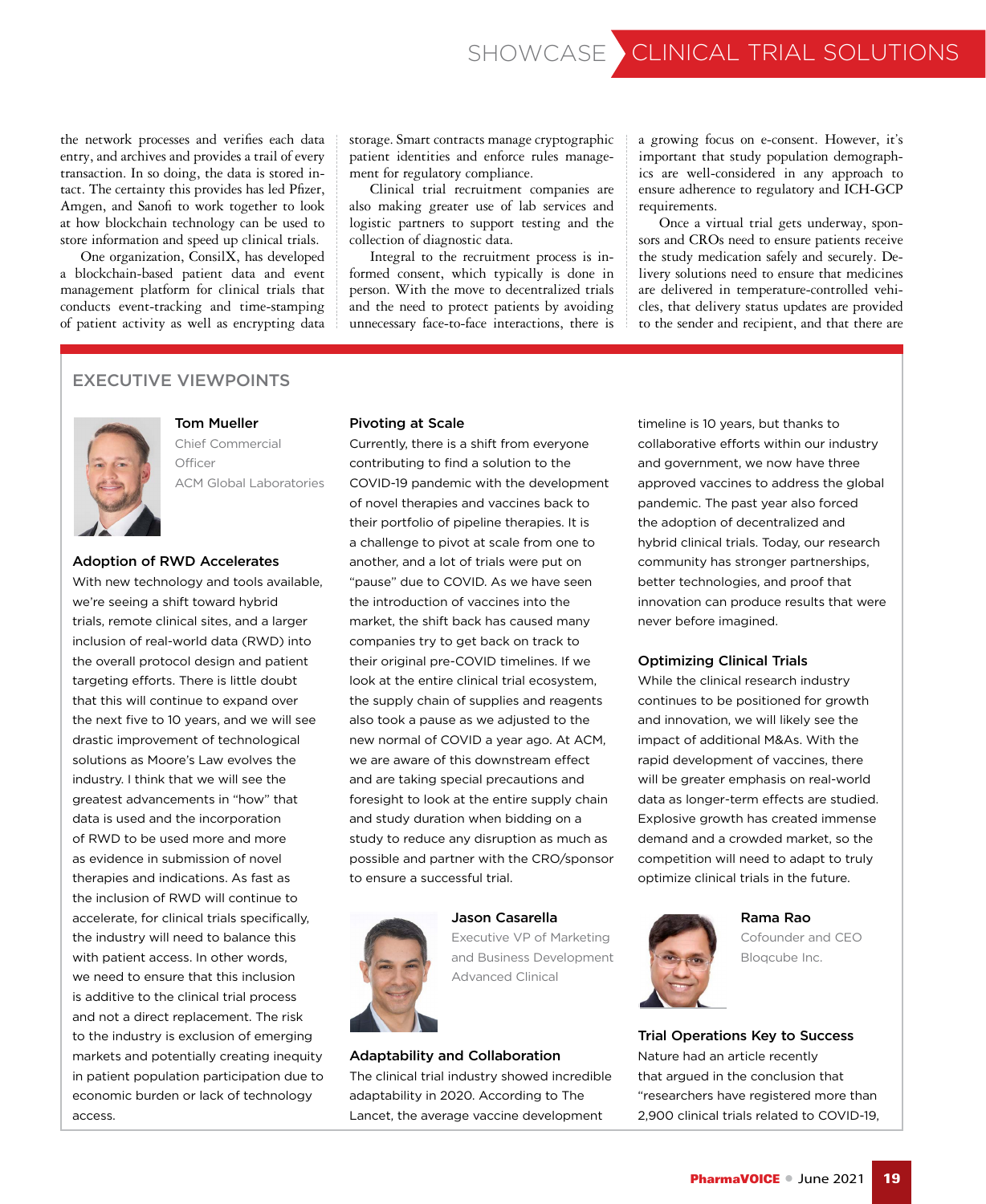# EXECUTIVE VIEWPOINTS

**inefficient** — but systems that deliver but the majority are too small or poorly designed to be of much use." How do we avoid that in the future? While trial design is key, trial operations are no less so. Post COVID-19, the impact will be in multiple areas. Vaccine trials are likely to continue — both effectiveness against new variants and creation of new vaccines for the new variants. Next will be the urgent need to unblock all the trials paused/suspended for various reasons during the lockdown phase. Additionally, a need to enhance our focus on patient-centric, decentralized trials to protect the patients and the site personnel is likely to stay. Even more important is to return to the sanctity of clinical trials for evidence-based medicine. Multiple systems may not be the answer — cumbersome, siloed, multiple capabilities via unified platforms with immutable data like in Bloqcube could be the answer. What we surely need to avoid is the conclusion quoted in Nature.

# Technology's Impact on Trials for **Tomorrow**

The patient journey should be far more decentralized. Consequently, fully decentralized systems, and especially those running on a distributed ledger, would be key as they deliver data with trust and governance. Long neglected are payment efficiencies to key stakeholders in a trial. Smart contract-driven algorithms coupled with current e-commerce payment systems will be key to rectifying the payment asymmetries. Enhanced governance and trust provided by blockchain systems would anchor these changes, and

software solutions like Bloqcube, the first fully decentralized CTMFS running on an iPad/cloud/distributed ledger, could be a key force for change.



Ed Seguine CEO Clinical Ink

## Focus on Patient Data in Totality

Our industry constantly invents narrow solutions to very specific challenges — most platforms of today are merely aggregations of point solutions that evolved over time. Tomorrow's platforms must focus on patient data in totality eliminate the distinctions between EDC, ePRO, ClinRo, eConsent, EMR, etc. — and capture data from patients wherever on-site/at home — and however through mobile, web, or sensors. To do that requires fundamentally different platform architecture and data models, not just adding more new "features."

# Simplifying the Complexity of Protocols

The complexity of protocol designs — not the science but the execution complexity — is a big trend. The dramatic growth of decentralized trials was primarily driven by simple study designs. We are seeing a resurgence of much higher complexity protocols. This doesn't mean more procedures or more visits; it means more options, iterative assessments, complex reports, even patient-specific options. This complexity is going to be permanent and creating platform capabilities to simplify this complexity will be critical.



#### Matthew McCarty

VP of Integrated Customer Solutions ERT

## The Promise of Clinical Trials

While the novel technologies, such as AI or voice, are attractive, and certainly have use cases, the promise of clinical trials continues to require high standards of evidence collection and global regulatory rigor. The greatest impact will, therefore, come from solutions that can humanize technology to reduce patient burden and increase patient choice, access, and diversity while enabling patients to be good stewards of their data and ensuring quality and compliance.



#### Cynthia Verst

President, Design and Delivery Innovation for Research & Development Solutions IQVIA

#### DE&I in Clinical Trials

The biggest trend we have been seeing is the renewed interest of diversity and inclusion within clinical trials. We see increased investment in this space not only within IQVIA but across our sponsor partnerships and within the FDA as well. Within the COVID trials, the FDA mandated that the study population include a diverse and representative population. In order to achieve this goal, sponsors are thinking critically in the planning stage as to how they will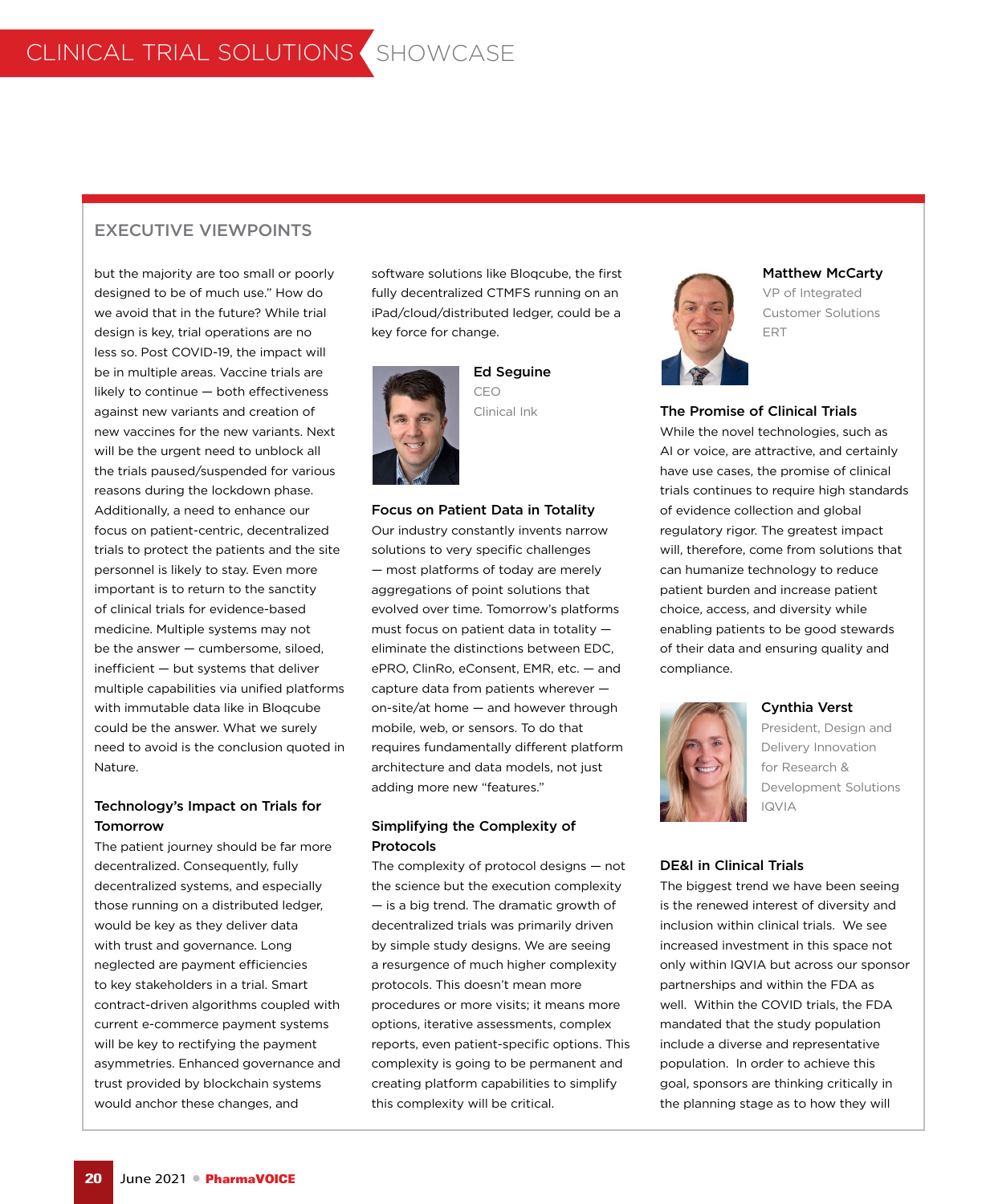# EXECUTIVE VIEWPOINTS

run the study — altering site selection strategies and patient recruitment tactics. We have seen that if you wait until a study is underway, it becomes significantly more difficult to catch up to the desired inclusivity.

## Transformative Technologies

 the ability to augment that data with Technologies that bring the journey to the individual will have a transformative impact on the patient experience. Applying voice-activated engagement technologies such as Alexa and Siri will allow hands-free access to trials. The use of speech biomarkers to identify and track disease progression will continue to evolve and provide additional opportunities for evaluation without travel outside the home. Onrequest access to medical records and feeds from wearables, fitness devices, and environmental monitors will provide a clearer path to a personal wellness journey.



# Amanda Wright

VP, Partnership Development Javara Inc.

# Lessons Learned Create a Lasting Paradigm Shift

Lessons learned as a result of the pandemic have the potential to create a lasting paradigm shift for our industry that supports better outcomes. Provisions for creativity and flexibility ensured trials could continue and proved that it was possible without compromising data. Our ability to remain

steadfast and not revert to our prior methodologies will enhance participation rates and the patient experience.

# The Importance of the CRAACO Movement

The transparency and magnitude of information and data in the public domain as a result of COVID-19 has raised awareness and expectation for clinical trials overall. Recognizing the importance of an inclusive patient engagement strategy that enables the trusted physician relationship, along with caregiver and community influences to positively impact the clinical research narrative, is critical to the decision-making process — reinforcing the importance of the CRAACO or "Clinical Research As A Care Option," movement.



Jonathan Burr Senior VP, Clinical Platform Strategy Saama Technologies

# Going to the Intelligent Clinical Cloud

Though COVID-19 derailed the industry, it also catapulted it to new heights through accelerated vaccine development. The world will not accept a default to pre-pandemic drug development timelines. Leveraging the newly emerging category of purpose-built and intelligent infrastructure known as "Intelligent Clinical Cloud" will bring sustainable transformation for accelerated drug development. These AI-based clinical insights platforms will empower the industry to achieve scale, acceleration, and repeatability across therapeutic areas.

## Rewriting the Playbook

The trend toward patient-centric decentralized clinical trials will continue, but we must rewrite the playbook. True patient-centered trials should be ones in which we give as much to the patient as we take from them in terms of data. AI-based trials will enable us to change the patient experience through precision medicine and the ability to provide patients with insights about their own health, as well as using individual insight to inform population health.



## Geoffrey Gill

President, Shimmer Americas Shimmer Research Inc.

# Remote Monitoring and Patient Safety

Wearables and other telehealth technologies will have the biggest impact on patients. They can significantly reduce or eliminate the need for clinic visits — one of the most burdensome elements of trials. Remote monitoring has the potential to identify some adverse events earlier, improving patient safety. Depending on how they are implemented, wearables may also provide direct feedback to patients on their own health status, improving engagement in the trial.

## Wearables and the Future

Wearables will progress from being assessed in exploratory pilot studies to being relied upon to measure the primary endpoints for many trials. This will transform not only the operation